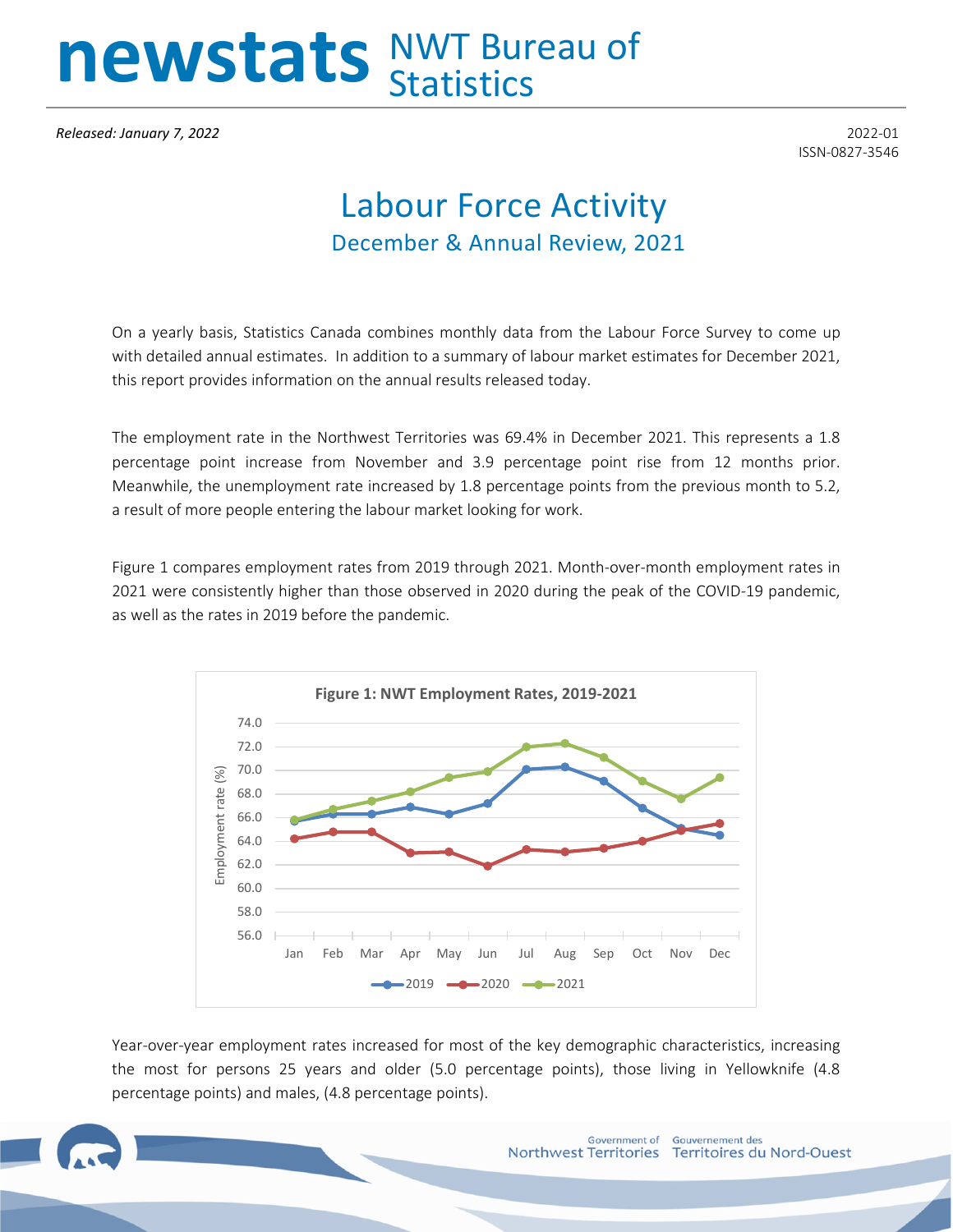## Year-End Review, 2021

Employment in the Northwest Territories during 2021 increased by 1,900 persons to 23,600. This increase caused the NWT employment rate to increase to 69.4% in 2021, the highest rate in 5 years. While the Canadian employment rate also increased in 2021, it did not fully offset the decline experienced in 2020.



Compared to 2020, NWT employment gains were concentrated in the services-producing industries. Employment increased the most in public administration, education, and business, building and other support services.